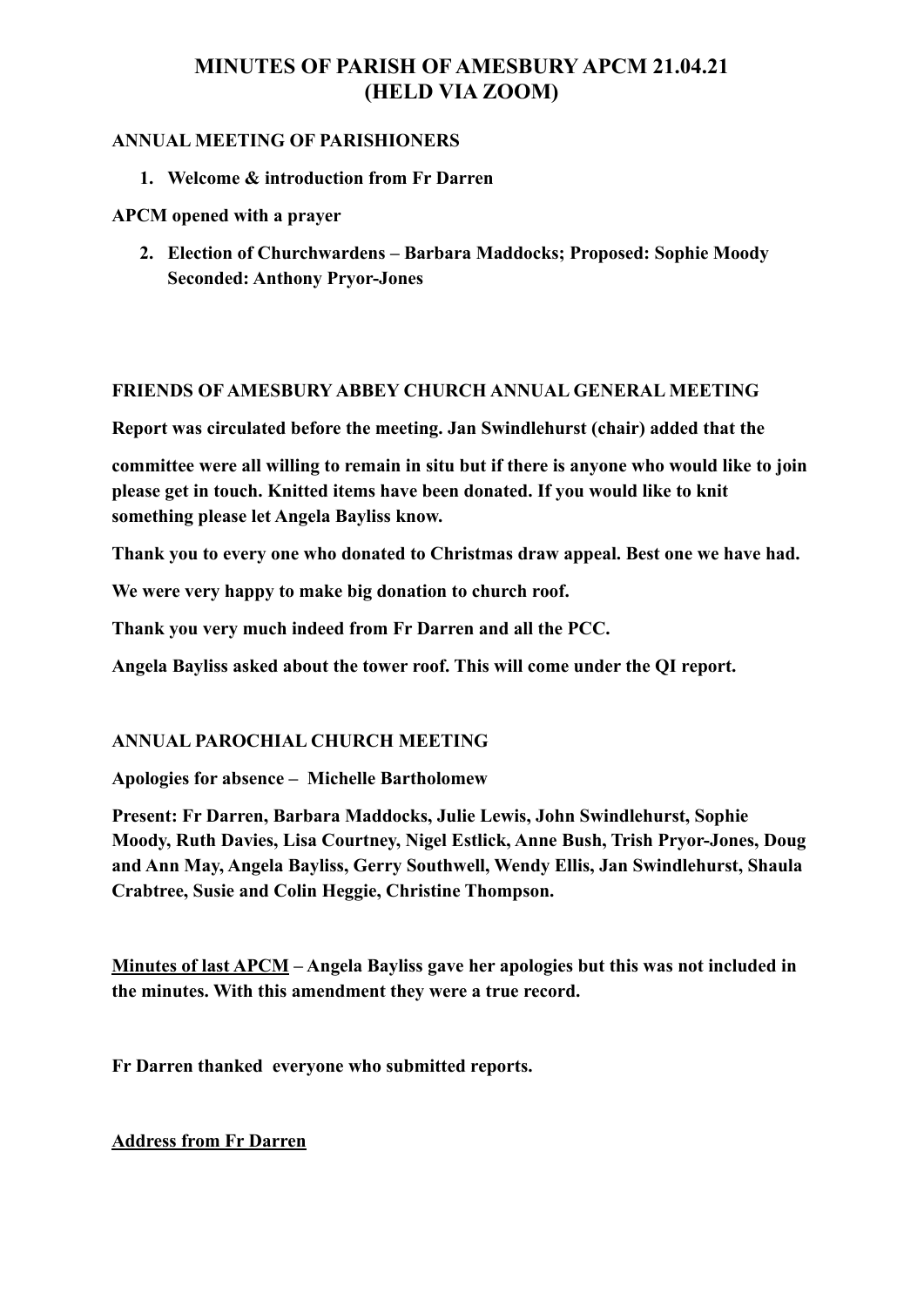### **MINUTES OF PARISH OF AMESBURY APCM 21.04.21 (HELD VIA ZOOM)**

**You will have heard in my sermons that the pandemic and restrictions that go with it have knocked us for six. We have had to change many things that in the past we took for granted. Things we have done routinely have been suspended. We have been in church, out of church, in church. A very unpredictable time. It has and still requires incredible patience in spades. Everyone is getting tetchy and frustrated but it is time for us to pull together. One positive benefit has been the online streaming of worship – if you have been isolating or just choosing not to come out to church you have had access to worship; it has also opened up the field of our congregation far and wide…with people joining us from Australia, Canada, Russia and more. The pandemic has thrown us in many ways but what we have done is drilled down and enhanced our communication channels – the Stonehenge Trader, Website, Facebook page, pew sheet and notice board. One of our hot potatoes this year has been the Wyndham Hall. The PCC have had to look at the options for the future of the hall. The PCC are moving forward as a body, we are not huge in number, but we are seeking to move forward in a state of positivity and a state of hope. The pandemic has created a desert and we now need to water the desert. Fr Darren encourages us to be part of that.** 

**Election of Deanery Synod representatives – Sophie Moody was elected lasy year. There are two further vacancies, but no nominations have been made.** 

**Election Parochial Church Council members – If people wish to have their say in decision-making in an influential and constructive way they are encouraged to join the PCC.** 

**5 vacancies. Nomination for re-election: Anthony Pryor-Jones; Proposed: John Swindlehurst, Seconded: Jeanette A'Court. Members also include: Fr Darren, Barbara Maddocks, Julie Lewis, John Swindlehurst, Sophie Moody, Ruth Davies, Lisa Courtney.** 

**Fr Darren asked for those present at the meeting to support the efforts of the PCC.** 

**Appointment of Secretary – no nominations. The role has been being managed over the last year by Fr Darren and Barbara Maddocks. Angela Bayliss expressed sadness for Rachel Verbinnen giving up being secretary. After ten years in the role, Rachel had given a year's notice of her intention to retire but a successor has not yet been appointed.** 

**Approval of Side persons – no known changes.** 

**Reappointment of Treasurer – Lisa Courtney is happy to continue being Treasurer and is happy to be contacted with any questions.** 

**Accounts had been circulated before meeting.** 

**Adoption of accounts submitted by treasurer, approved by the PCC and audited by the independent examiner. All in favour of adopting accounts.** 

**Appointment of Independent Examiner – John Reid will remain in this role.**